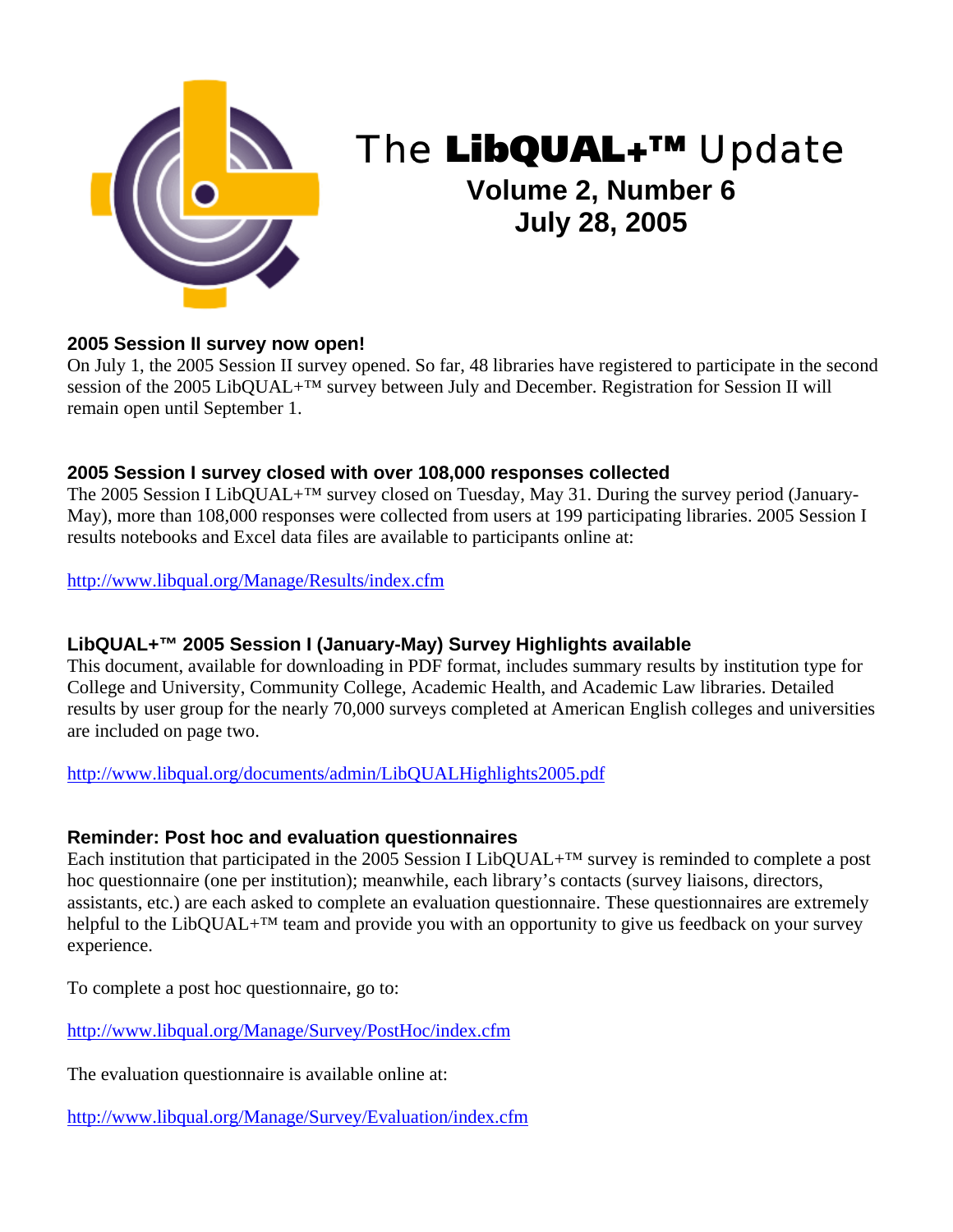# **New Ways of Listening to Library Users: New Tools for Measuring Service Quality**

This two-day workshop will provide participants with the opportunity to discuss user-focused approaches to measuring library service quality with experts in the field. Day One will feature A. Parasuraman ("Parsu"), Professor and Holder of the James W. McLamore Chair in Marketing at the University of Miami. Parsu will talk about the application of user-centered models for assessing service quality, such as SERVQUAL, TRI (Technology Readiness Index), and e-SQ (Electronic Service Quality). The conversation on Day Two will focus on the LibQUAL+<sup>TM</sup> survey, including the project's development and how LibQUAL+<sup>TM</sup> can be used in your library. Session presenters will review the process for running the survey and will discuss recent results. They will also provide examples of how libraries have applied LibQUAL+™ results in the local setting. For more information and to register today go to: <https://db.arl.org/listen/>

## **New Presentations and papers available on the** LibQUAL+™ **website**

These and other presentations and papers are available on the  $LibOUAL+<sup>TM</sup>$  publications page: [http://www.libqual.org/Publications/index.cfm](http://old.libqual.org/Publications/index.cfm) 

#### **Moving From Assessment to Action:** LibQUAL+**™ Results Meeting, held at the 2005 ALA Annual Conference, Chicago, IL.**

The UK and London South Bank experience, Peter Godwin [http://www.libqual.org/documents/admin/LibQUALchicago.ppt](http://old.libqual.org/documents/admin/LibQUALchicago.ppt) 

Using LibQUAL+™ Results Observations from ARL Program "Making Library Assessment Work" Steve Hiller [http://www.libqual.org/documents/admin/ARL%20VPO%20Using%20LibQUAL+T%20Results.ppt](http://old.libqual.org/documents/admin/ARL VPO Using LibQUAL+T Results.ppt)

#### **LRRT session held in conjunction with the 2005 ALA Annual Conference**,

Reliability and Validity of 2004 LibQUAL+™ Scores for Different Language Translations, Martha Kyrillidou, Colleen Cook, and Bruce Thompson [http://www.libqual.org/documents/admin/lrrt\\_june05\\_final.ppt](http://old.libqual.org/documents/admin/lrrt_june05_final.ppt) 

# **ARL Survey Coordinators meeting**

ARL Task Force on New Ways of Measuring Collections: Preliminary Report, Brinley Franklin [http://www.arl.org/arl/proceedings/146/franklin\\_files/franklin.ppt](http://www.arl.org/arl/proceedings/146/franklin_files/franklin.ppt) 

Making Library Assessment Work: Practical Approaches for Developing and Sustaining Effective Assessment Phase I Update, Steve Hiller [http://www.libqual.org/documents/admin/HillerSCJune05.ppt](http://old.libqual.org/documents/admin/HillerSCJune05.ppt)

Project Counter in brief, Jim Self [http://www.libqual.org/documents/admin/SelfSCJune05.ppt](http://old.libqual.org/documents/admin/SelfSCJune05.ppt)